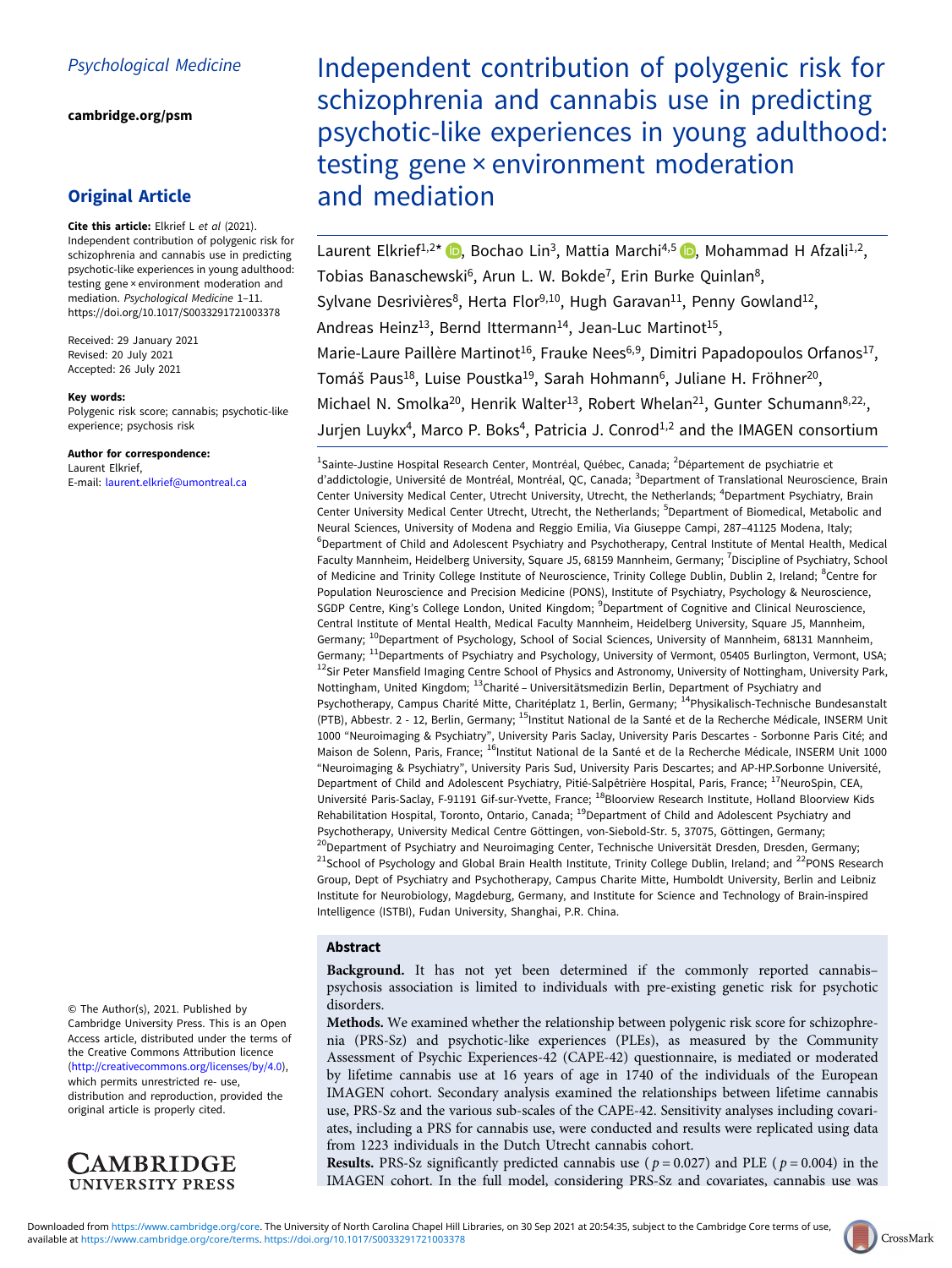also significantly associated with PLE in IMAGEN (  $p$  = 0.007). Results remained consistent in the Utrecht cohort and through sensitivity analyses. Nevertheless, there was no evidence of a mediation or moderation effects.

Conclusions. These results suggest that cannabis use remains a risk factor for PLEs, over and above genetic vulnerability for schizophrenia. This research does not support the notion that the cannabis–psychosis link is limited to individuals who are genetically predisposed to psychosis and suggests a need for research focusing on cannabis-related processes in psychosis that cannot be explained by genetic vulnerability.

# Introduction

Cannabis use is a well-studied risk factor for psychosis, schizophrenia spectrum disorders and psychopathology in general. Meta-analysis and systematic reviews have consistently shown that there is a higher incidence of psychotic outcomes among cannabis users (Moore et al., [2007](#page-9-0); Semple, McIntosh, & Lawrie, [2005\)](#page-10-0) and that this relationship is dose dependent (Marconi, Di Forti, Lewis, Murray, & Vassos, [2016](#page-9-0)). Using cannabis during adolescence further increases risk for psychosis (Kelley et al., [2016;](#page-9-0) Mustonen et al., [2018\)](#page-9-0), earlier onset of psychotic symptoms (Galvez-Buccollini et al., [2012](#page-8-0)) and worsened prognosis (Manrique-Garcia et al., [2014\)](#page-9-0). Although the epidemiological evidence, along with some experimental evidence (D'Souza et al., [2004\)](#page-8-0), suggests a causal link between cannabis use and psychosis, the nature of this relationship remains the focus of fierce debate (Forti, Morgan, Selten, Lynskey, & Murray, [2019](#page-8-0); Sommer & van den Brink, [2019\)](#page-10-0). Generally, three different hypotheses are used to explain the mechanisms of the cannabis–schizophrenia association: (1) the relationship is fully causal, i.e. cannabis use causes schizophrenia, (2) the relationship may be partially confounded by shared genetic and environmental confounders and/ or reverse causation and (3) this link is entirely non-causal (Gillespie & Kendler, [2021;](#page-8-0) Hiemstra et al., [2018](#page-9-0)).

Considering that part of the aetiology of cannabis use and psychosis can be explained through heritable processes (Cardno et al., [1999;](#page-8-0) Verweij et al., [2010\)](#page-10-0), recent large scale genome-wide association studies (GWASs) have demonstrated that multiple single-nucleotide polymorphisms (SNPs) are associated with risk for schizophrenia (Pardiñas et al., [2018](#page-9-0)), and predict cannabis use behaviours (Johnson et al., [2020;](#page-9-0) Pasman et al., [2018\)](#page-9-0). Researchers can summarise the genetic risk for a disease through polygenic risk score (PRS) calculations, derived from the summary statistics generated in these large-scale GWASs. Although most PRSs for psychiatric diseases can currently only account for a small portion of the variance of disease [approximately <10% (Murray et al., [2021\)](#page-9-0)], PRS can inform about shared genetic aetiology among complex traits, and can also be used to estimate the genetic risk to a trait at the individual level (Choi, Mak, & O'Reilly, [2020](#page-8-0)). In view of the purported cannabis–psychosis link, researchers have examined the link between polygenic risk score for schizophrenia (PRS-Sz) and cannabis use. PRS-Sz has been consistently associated with varying levels of cannabis use across numerous cohorts (Carey et al., [2016](#page-8-0); Guloksuz et al., [2019;](#page-8-0) Hartz et al., [2017](#page-9-0); Hiemstra et al., [2018;](#page-9-0) Jones et al., [2020](#page-9-0); Verweij et al., [2017](#page-10-0)). Consequently, some have concluded that the relationship between PRS-Sz and cannabis use represents a pathway from genetic risk for schizophrenia to cannabis use (Jones et al., [2020\)](#page-9-0), or that sensitivity to exposure to cannabis use is moderated by PRS-Sz (Guloksuz et al., [2019](#page-8-0)). In contrast, one highly powered study reported that PRS-Sz was not associated

with cannabis use disorder in healthy controls, or patients with psychiatric disorders other than schizophrenia (Hjorthøj et al., [2021\)](#page-9-0). Furthermore, they report that the association between prior cannabis use disorder and later development for schizophrenia was not altered after adjustment for PRS-Sz and PRS of other psychiatric disorders (Hjorthøj et al., [2021](#page-9-0)), suggesting that the association between cannabis use and development of schizophrenia is not explained by common genetic vulnerability (Hjorthøj et al., [2021\)](#page-9-0). Nevertheless, the results of most studies utilising PRS-Sz, along with experiments employing discordant relative designs (Giordano, Ohlsson, Sundquist, Sundquist, & Kendler, [2015\)](#page-8-0) and studies using Mendelian randomisation (MR) techniques (Gage et al., [2017;](#page-8-0) Pasman et al., [2018](#page-9-0)) support the second hypothesis – mainly that the relationship between schizophrenia and cannabis use is confounded by shared genetic vulnerability and reverse causation.

The relationship between cannabis use and psychosis development is particularly interesting in the adolescent 'clinical high-risk for psychosis' (Fusar-Poli, [2017\)](#page-8-0) population. These individuals are at a high risk for psychosis in the presence of sub-clinical psychotic symptoms, functional decline and/or genetic risk (Fusar-Poli, [2017\)](#page-8-0). As such, research on the developmental origins of psychosis risk has focused on the emergence of psychotic-like experiences (PLEs) during the adolescent period and how cannabis might influence such trajectories.

PLEs are highly prevalent sub-clinical psychotic symptoms (Ronald et al., [2014](#page-9-0)), reported in up to 7% of individuals (Linscott and van Os, [2013\)](#page-9-0). Similar to the current models of symptomatology in patients along the psychotic spectrum, these sub-clinical symptoms have been further subdivided into various dimensions, such as positive, negative and affective symptoms (van Os & Reininghaus, [2016\)](#page-10-0). Although these sub-clinical experiences are transitory in about 80% of individuals, PLEs are persistent in 20% of individuals (van Os et al., [2017](#page-10-0)). Moreover, the presence of PLEs in community samples is associated with increased odds for any mental disorder [odds ratio (OR) 3.08, 95% confidence interval (95% CI) 2.26–4.21], and psychotic disorders (OR 3.96, 95% CI 2.03–7.73) (Healy et al., [2019](#page-9-0)).

Considering the close relationship of PLEs to psychotic disorders, many have tested the hypothesis that cannabis use also increases one's risk for PLEs (see Ragazzi, Shuhama, Menezes, & Del-Ben, [2018](#page-9-0) for a systematic review). One study found that cannabis use is significantly associated with the positive PLEs  $(\beta = 0.061, p < 1 \times 10^{-4})$ , even after controlling for numerous confounding factors (van Gastel et al., [2012](#page-10-0)). Another study found that the relationship between PLEs and cannabis use is increased in the heaviest of cannabis consumers (Schubart et al., [2011\)](#page-9-0); in those who spend  $\geq \frac{25}{\text{week}}$  on cannabis (i.e. heaviest users), there was an increased odds for various domains of PLE such as negative symptoms (OR 3.4, 95% CI 2.9–4.1), positive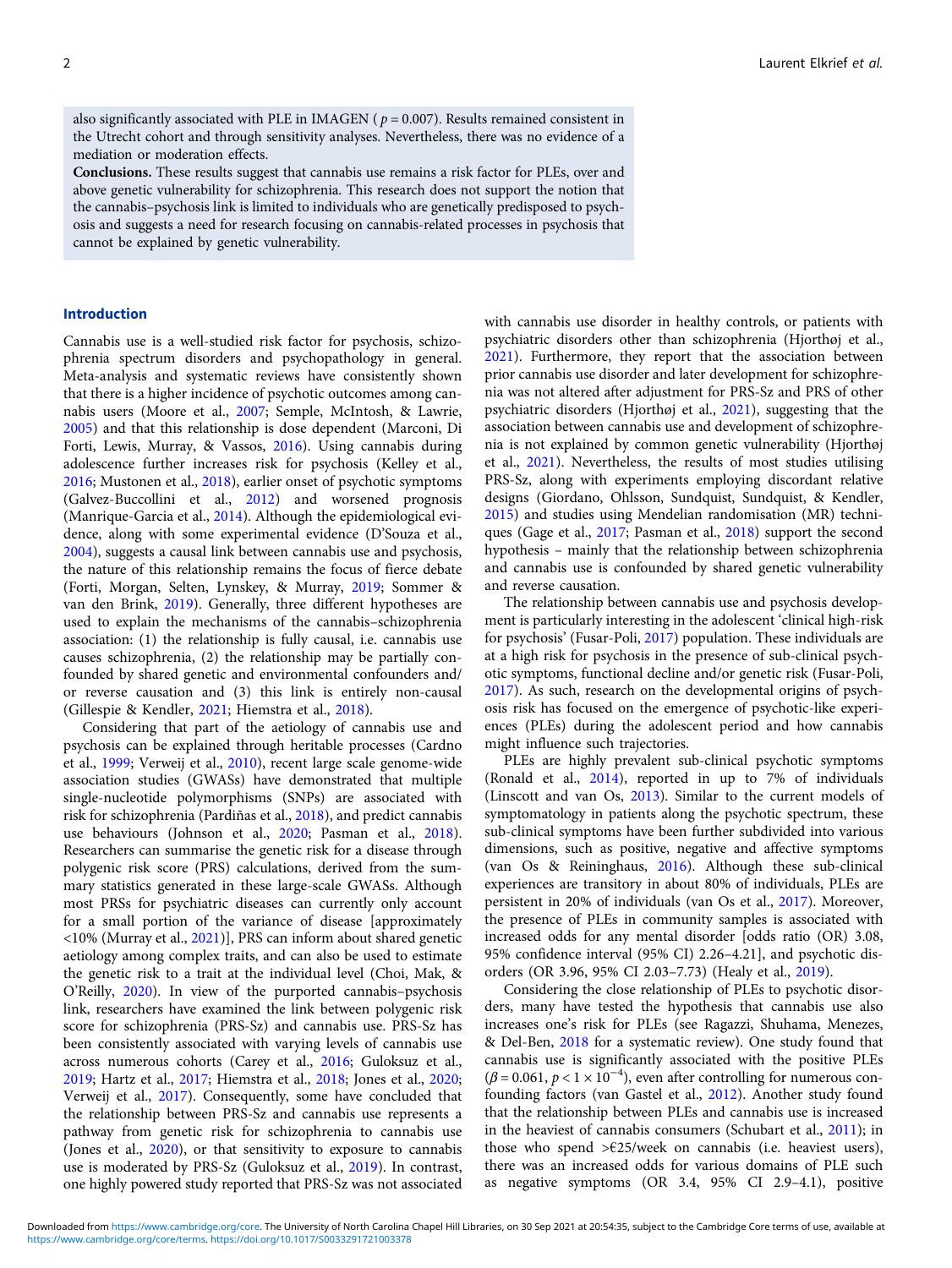symptoms (OR 3.0, 95% CI 2.4–3.6) and depressive symptoms (OR 2.8, 95% CI 2.3–3.3) (Schubart et al., [2011](#page-9-0)). Furthermore, cannabis use has also been shown to temporally precede PLE in adolescent cohorts (Bourque, Afzali, & Conrod, [2018](#page-8-0)), but PLEs in childhood do not predict cannabis use (Jones et al., [2018a\)](#page-9-0). Overall, the study of PLE in cohorts of cannabis users may be an interesting avenue to understand the nature and potential directionality of the cannabis–psychosis relationship.

PRS-Sz are also related to PLE. Although initial studies reported no relationship between PRS-Sz and PLEs (Derks et al., [2012](#page-8-0); Zammit et al., [2014\)](#page-10-0), more recent studies – with greater power – have found that PRS-Sz is associated with PLEs (Jones et al., [2016,](#page-9-0) [2018b](#page-9-0); Pain et al., [2018](#page-9-0); Taylor et al., [2019\)](#page-10-0). But, there remains contradictory evidence in this field. For example, some have reported that PRS-Sz is related to the negative and affective symptom domains (Jones et al., [2016;](#page-9-0) Jones et al., [2018b\)](#page-9-0), but not positive symptoms (hallucinations, paranoia and thought disturbance), whereas others have reported an association between PRS-Sz and positive symptoms (Pain et al., [2018;](#page-9-0) Taylor et al., [2019](#page-10-0)).

Thus, although the relationship between polygenic risk for schizophrenia and cannabis use has been consistently described in the literature, and the link between cannabis use and psychoticlike symptoms is shown to be significant, the relationship between all three factors (polygenic risk, cannabis use and PLE) is not yet fully understood. Although other studies have attempted to find environmental factors that mediate the relationship between PRS-Sz and cannabis use (Jones et al., [2020\)](#page-9-0), to our knowledge no study has examined if cannabis use mediates the relationship between PRS-Sz and PLEs. Thus, considering that PRS-Sz may be directly or indirectly linked to cannabis use, the current study aims to investigate whether or not the pathway from genetic vulnerability to psychosis symptoms, is at least partially mediated by an indirect pathway through cannabis use.

In addition to the mediation hypothesis, we also test a moderation hypothesis, in which cannabis use might exacerbate genetic vulnerability to schizophrenia, and in turn increase the frequency of PLE. Clarifying the moderating role of genetic vulnerability on the relationship between cannabis and psychosis would also help to inform decision making with regards to guidelines for recreational cannabis in which individuals with a certain risk profile could be advised accordingly, in addition to the existing literature. These two hypotheses will be contrasted against a null hypothesis, which postulates that despite any potential common genetic vulnerability to cannabis use and psychosis risk, the relationship between cannabis use and psychosis risk holds, and is independent of (or in addition to) a common genetic vulnerability (i.e. cannot be explained by common genetic vulnerability). To test all hypotheses, we use a developmentally informed approach that focuses on temporal precedence to confirm mediation between variables. The current study uses data from two independent European cohorts: we use data from the IMAGEN (Schumann et al., [2010](#page-9-0)) study, a longitudinal study of over 2000 European adolescents, as a discovery sample, and aim to replicate those results in an independent European sample, the Utrecht cannabis cohort (Schubart et al., [2011\)](#page-9-0). The use of the IMAGEN cohort is ideal considering that it allows for a longitudinal view of cannabis use and PLE development, during the critical years of adolescence. Furthermore, this cohort is relatively well powered to detect mediation effects, as similarly sized cohorts have attempted to discern such effects using similar phenotypes (Jones et al., [2020\)](#page-9-0). This is compared with the cross-sectional Utrecht cannabis

cohort, which is a cohort that has been enriched for PLE and heavy cannabis use; heavy cannabis use being a particularly strong risk factor for development of psychosis and PLE.

### Methods

# **Participants**

# IMAGEN sample

The IMAGEN study is a longitudinal imaging genetics study of over 2000 healthy adolescents, mostly of European descent. Detailed descriptions of this study, genotyping procedures and data collection have previously been published (Schumann et al., [2010](#page-9-0)). The current study uses data for the 2087 who contributed their genetic data. The multicentric IMAGEN project had obtained ethical approval by the local ethics committees (at their respective sites) and written informed consent from all participants and their legal guardians. The parents and adolescents provided written informed consent and assent, respectively at 14 and 16, and then participants gave full consent at 18 and 21 years of age.

# Utrecht cannabis cohort

Data from the Utrecht cannabis cohort come from a subset  $(N =$ 1223) of a large ( $N = 17698$ ) cohort of young Dutch participants, for which genetic, cannabis use and PLE data were available. Detailed descriptions of recruitment methods, genotyping procedures and data collection were previously published (Boks et al., [2020](#page-8-0); Schubart et al., [2011\)](#page-9-0). Participants gave online informed consent, and the study received approval by the University Medical Centre Utrecht medical ethical commission. Of note is the enrichment for the extremes in PLE and cannabis use data in the Utrecht cannabis cohort. To increase power for gene  $\times$ environment interactions in previous studies (Boks et al., [2007](#page-8-0)), data from individuals from the general population were combined with data of participants selected from the top or bottom quintile of total PLE scores, who are either non-users (<2 lifetime exposures to cannabis) or heavy users (i.e. current expenditure for personal cannabis use exceeded  $€10$  weekly).

### Phenotype measures

#### Cannabis use measures

IMAGEN participants were repeatedly assessed for cannabis use at 14, 16, 18 and 21 years of age using questions taken from the European School Survey of Alcohol and other Drugs (ESPAD) questionnaire. The ESPAD is a self-report questionnaire that measures the use of various drugs of abuse, including cannabis (Hibell et al., [1997,](#page-9-0) [2004\)](#page-9-0). With very few participants reporting cannabis use at 14 years of age, we focus our analyses on data that were collected at the 16-year-old assessment, using responses to the question 'On how many occasions in your whole lifetime have you used marijuana (grass, pot) or hashish (hash, hash oil)?'. Answers are scored on a scale ranging from 0 to 6:  $0' = 0$ ,  $1 - 2$  times' = 1,  $3 - 5$ times' = 2, '6–9 times' = 3, '10–19 times' = 4, '20–39 times' = 5, '40 or more times'  $= 6$ . In the Utrecht cannabis cohort, lifetime cannabis use data were reported according to the following categories: never = 0, '1 time' = 1, '2 times' = 2, '5–9 times' = 3, '>10 times' = 4.

# PLE measures

PLE data for both cohorts were drawn from the Community Assessment of Psychic Experiences-42 (CAPE-42) questionnaire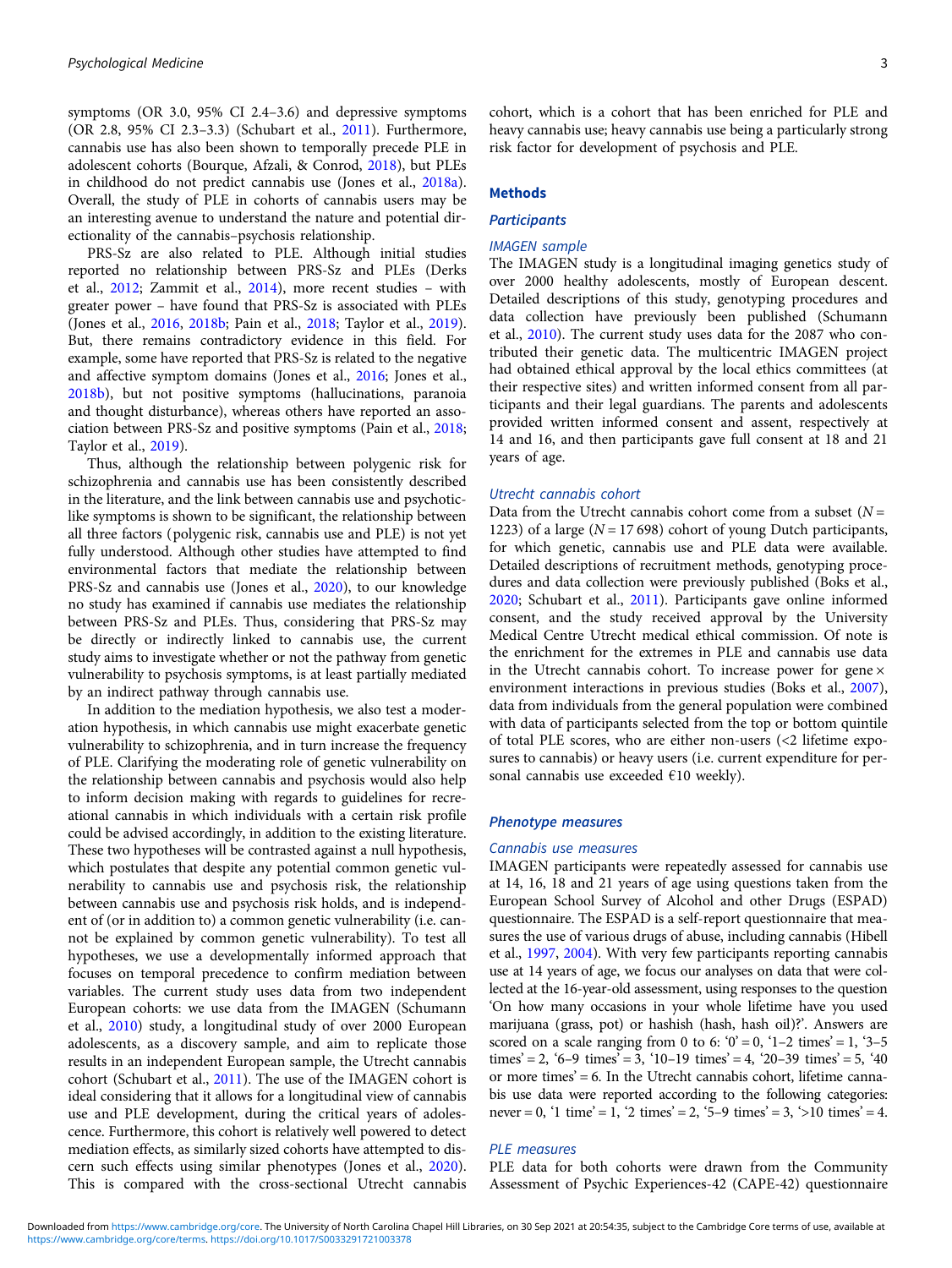(Stefanis et al., [2002\)](#page-10-0). CAPE-42 is a widely used self-report questionnaire that reliably measures lifetime PLEs (Mark & Toulopoulou, [2016](#page-9-0)). The CAPE-42 has three subscales that measure positive, negative and depressive symptom dimensions. The CAPE-42 measures frequency of symptoms, along with distress caused by symptoms. We only analyse frequency scores as distress and frequency scores are highly correlated in these cohorts  $(r > 0.80)$ . In the primary analyses, we use the sum total of frequency scores, whereas we look at the various sub-dimensions in the secondary analysis. Due to the skewed distribution of scores, the logtransformed sum score of each individual dimension and total score of the frequency of symptoms was used. We used CAPE-42 data from the 18-year-old follow-up for the IMAGEN cohort.

### Genetic data

### **IMAGEN**

The genotyping was conducted using the Illumina Quad 610 chip and 660Wq at the 'Centre National de Genotypage' (Paris, France). Non-imputed autosomal SNPs are used for this study (498 892 SNPs). Following all quality control steps, genetic data (468 170 SNPs) remained for 1740 individuals. Baseline quality control steps and principal component analysis to control for ancestry are described in online Supplementary materials.

### **Utrecht**

The genotyping in this cohort was conducted using either the Illumina® HumanOmniExpress (733 202 SNPs; 576 individuals) or the Illumina® Human610-Quad Beadchip (620 901 SNPs; 768 individuals). The CannabisQuest cohort genetic dataset was also imputed, as described in Boks et al. [\(2020\)](#page-8-0), using the HapMap III release 24 via Beagle 5.2 imputation server (Browning and Browning, [2009\)](#page-8-0). As with the IMAGEN sample, quality control steps and principal component analysis for ancestry are described in online Supplementary materials. After all quality control steps, a total of 5 173 601 SNPs and 1126 individuals remained for analysis.

### Analysis

#### Polygenic risk scores

PRS-Sz were constructed for each of the IMAGEN and Utrecht cannabis individuals, who passed genetic quality control. PRS-Sz were built using data from the most recent schizophrenia GWASs based on 40 675 cases and 64 643 controls (Pardiñas et al., [2018\)](#page-9-0) as a training set (for description of base set, see online Supplementary materials). PRSs were built using PRScs (Ge, Chen, Ni, Feng, & Smoller, 2019) and PLINK1.9 (Purcell). PRScs is used to infer posterior SNP effect sizes, by placing a continuous shrinkage prior on SNP effect sizes reported in the most recent schizophrenia GWASs (Ge et al., [2019\)](#page-8-0), as well as an external LD reference panel. Here, we use the publically available 1000 Genomes Project phase 3 panel ([https://github.com/getian107/](https://github.com/getian107/PRScs) [PRScs\)](https://github.com/getian107/PRScs). To calculate posterior effect sizes, in both cohorts, we use the default settings of PRScs, described in more detail in online Supplementary materials. After calculation of posterior effect sizes, PRSs were calculated using the '--score' function and SUM modifier in PLINK1.9. After quality control, 321 567 variants are used to calculate PRS in the IMAGEN cohort, and 763 754 SNPs in the Utrecht cannabis cohort.

We aligned our analyses closely to the replication study, using the same protocol to create PRS, and, in both IMAGEN and Utrecht cannabis cohorts. To ease interpretability of results, we

scale the PRS, using the scale function in R (R Core Team, [2020\)](#page-8-0). Using the same methods, we created a PRS for cannabis use (PRS-Can), using publicly available data from the GWAS studying lifetime cannabis use (Pasman et al., [2018\)](#page-9-0) (a detailed description of the base set can be found in online Supplementary materials), to be used as a potential confounder.

### Statistical analysis

Multiple multinomial linear regressions were used to assess the relationships between PRS-Sz, cannabis use and PLEs in both cohorts. For our primary analyses, we examine four distinct models:

Model 1: The relationship between PRS-Sz, independent variable (IV), and total CAPE score (log-transformed), dependent variable (DV).

Model 2: The relationship between PRS-Sz (IV) and lifetime cannabis use (DV).

Model 3: The relationship between cannabis use (IV) and CAPE scores (DV), when accounting for PRS-SZ.

Model 4: The interaction between PRS-Sz and cannabis use as predictors of CAPE scores (moderation analysis).

We performed mediation analysis using maximum likelihood estimation (MLE) path analysis to assess the effect of PRS-Sz on PLE scores through the possible mediation effect of cannabis use. As alluded to above, our hypothesis is that cannabis use (M) mediates the relationship between PRS-Sz (independent variable; IV) and PLE (dependent variable; DV). We report the biascorrected bootstrap 95% CI for the indirect effect, using an adjusted bootstrap percentile method (BCa), based on 5000 bootstrap samples. We use the MLE to handle missing data. All statistical analyses are performed in R (R Core Team, [2020](#page-8-0)). Mediation analysis was performed via the 'lavaan' (Rosseel et al., [2021\)](#page-10-0) and 'tidySEM' packages (van Lissa, 2021). An  $\alpha$  = 0.05 was set for significance. Mediation analysis is only executed using the IMAGEN data as this dataset is the only sample that assessed cannabis use some years before the PLE assessment and therefore the only dataset that can provide a true estimate of a longitudinal relationship.

The association between PRS-Sz, cannabis use and the various sub-domains of the CAPE-42 questionnaire was analysed in secondary analyses, through linear regression, in both cohorts. For all statistical analyses of the IMAGEN cohort, we consider the following potential confounders: sex, the first-six genetic principal components (PCs). In the Utrecht cannabis cohort, we add age as a potential confounder. Finally, as a sensitivity analysis we include PRS-Can as a potential confounder in regression analyses for the IMAGEN cohort.

#### Results

### Sample characteristics

Characteristics of participants who passed genetic QC and responded to cannabis use and PLE questionnaire data are detailed in online Supplementary Table S2. Data from a total of 1740 individuals were used to calculate PRS-Sz in IMAGEN, and 1223 individuals in Utrecht cannabis cohort. In both IMAGEN and Utrecht cannabis cohort samples, males report higher cannabis use compared to females ( $p < 0.001$ ). The total frequency of CAPE-42 symptoms reported is significantly greater in males  $(p < 0.001)$  in the IMAGEN cohort. There was no difference in the reported total CAPE-42 symptoms between males and females in the Utrecht cannabis cohort (online Supplementary Table S2).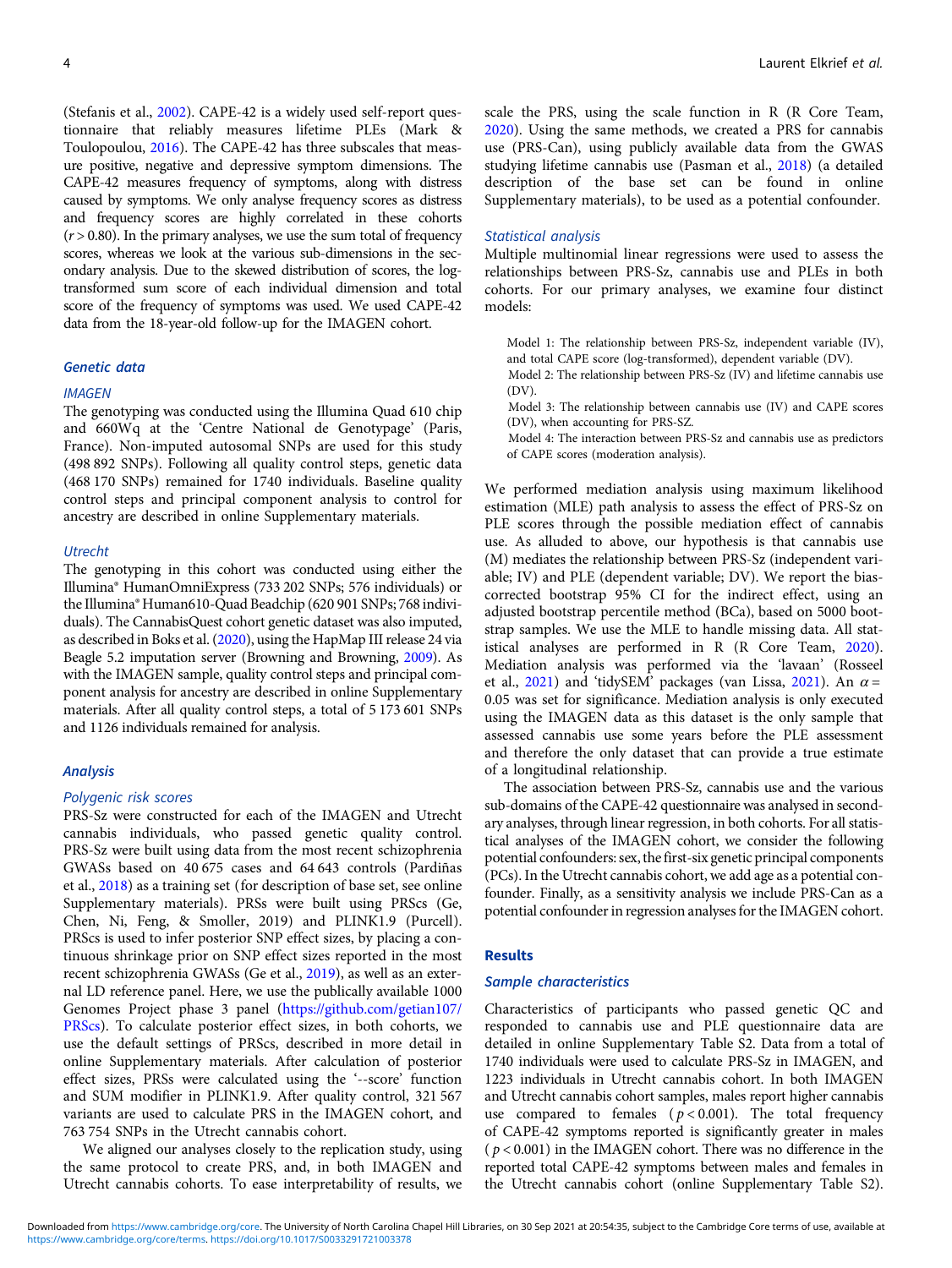#### Table 1. Linear regression models

|               | Independent variable | $\beta$    | Std. error | $\boldsymbol{p}$                        | $R^2$ |
|---------------|----------------------|------------|------------|-----------------------------------------|-------|
| <b>IMAGEN</b> |                      |            |            |                                         |       |
| Model 1       |                      |            |            |                                         | 0.019 |
|               | PRS-Sz               | 0.015      | 0.005      | $4.43 \times 10^{-3}$                   |       |
| Model 2       |                      |            |            |                                         | 0.041 |
|               | PRS-Sz               | 0.097      | 0.044      | $2.72 \times 10^{-2}$                   |       |
| Model 3       |                      |            |            |                                         | 0.028 |
|               | PRS-Sz               | 0.014      | 0.005      | $1.03 \times 10^{-2}$                   |       |
|               | Cannabis use         | 0.009      | 0.003      | $6.91 \times 10^{-3}$                   |       |
| Model 4       |                      |            |            |                                         | 0.028 |
|               | PRS-Sz               | 0.016      | 0.006      | $1.09 \times 10^{-2}$                   |       |
|               | Cannabis use         | 0.009      | 0.003      | $6.29 \times 10^{-3}$                   |       |
|               | PRS:cannabis         | $-0.002$   | 0.004      | $5.78 \times 10^{-1}$                   |       |
| Utrecht       |                      |            |            |                                         |       |
| Model 1       |                      |            |            |                                         | 0.016 |
|               | PRS-Sz               | 0.021      | 0.006      | $3.11 \times 10^{-4}$                   |       |
| Model 2       |                      |            |            |                                         | 0.17  |
|               | PRS-Sz               | 0.235      | 0.049      | $2.21 \times 10^{-6}$                   |       |
| Model 3       |                      |            |            |                                         | 0.037 |
|               | PRS-Sz               | 0.017      | 0.006      | $3.48 \times 10^{-3}$                   |       |
|               | Cannabis use         | 0.017      | 0.003      | $\textbf{3.61} \times \textbf{10}^{-7}$ |       |
| Model 4       |                      |            |            |                                         | 0.037 |
|               | PRS-Sz               | 0.017      | 0.008      | $4.13 \times 10^{-2}$                   |       |
|               | Cannabis use         | 0.017      | 0.003      | $\mathbf{3.66} \times \mathbf{10}^{-7}$ |       |
|               | PRS:cannabis         | $-0.00004$ | 0.003      | $9.88\times10^{-1}$                     |       |

 $β$ , main effect size; std. error, standard error. Bold values indicate  $p < 0.05$ .

This table shows results of the effects of the independent variables in linear regression models. Dependent variable is log-transformed CAPE-42 scores for models 1-3-4, whereas dependent variable for model 2 is lifetime cannabis use. We considered the first six PC and sex as covariates for all analyses and age is included for all analyses of the Utrecht cannabis cohort.

Female participants in both cohorts report significantly higher scores in the depression symptom sub-scale of the CAPE-42 ( $p < 0.001$ ). Finally, the mean age of the Utrecht cannabis cohort is 20.5 years.

#### Regression models

# Model 1: association of PRS-Sz with PLE

PRS-Sz predicted PLE in both cohorts (Table 1), when accounting for covariates. PRS-Sz was significantly associated with CAPE-42 scores in both cohorts  $(\beta_{\text{IMAGEN}} = 0.015 \ p = 0.004, R^2 = 0.019;$  $\beta_{Utrecht}$  cannabis = 0.021,  $p = 0.0003$ ,  $R^2 = 0.016$ ). The results for the full regression model, including covariates, are shown in online Supplementary Table S3.

# Model 2: association of PRS-Sz with cannabis use

After accounting for covariates, the PRS-Sz predicted cannabis use in both cohorts  $(\beta_{\text{IMAGEN}} = 0.097, p = 0.027, R^2 = 0.041;$  $\beta_{\text{Utrecht cannabis}} = 0.24$ ,  $p < 0.00001$ ,  $R^2 = 0.17$ , Table 1). The results for the regression model, including covariates, are shown in online Supplementary Table S4.

### Model 3: association of cannabis use with PLE

Cannabis use significantly predicted PLE in both cohorts  $(\beta_{\text{IMAGEN}} = 0.0091, p = 0.007, R^2 = 0.028; \beta_{\text{Utrecht cannabis}} = 0.017,$  $p < 0.00001$ ,  $R^2 = 0.037$ ; Table 1), when considering PRS-Sz and all confounders. Moreover, PRS-Sz remained as a significant predictor  $(p < 0.05)$  within this model in both cohorts (online Supplementary Table S5).

### Model 4: moderation analysis

In our moderation model, the interaction between cannabis use and PRS-Sz was also not significant ( $p > 0.05$ ; online Supplementary Table S6), suggesting that both cannabis use and PRS-Sz independently predict PLE.

# Mediation analysis

Although PRS-Sz predicted PLE at 18 years of age ([Fig. 1](#page-5-0), path c), and lifetime cannabis use at 16 years of age ([Fig. 1](#page-5-0), path a), and that cannabis use (16 years) was significantly associated with PLE (18 years) ([Fig. 1,](#page-5-0) path b), there was no evidence that PRS-Sz influences PLE through previous cannabis use  $(\beta =$  $8.79 \times 10^{-4}$ , 95% CI  $-1.23 \times 10^{-4}$  to  $1.88 \times 10^{-3}$ ,  $p = 0.08$ ; [Table 2\)](#page-6-0). For full results of path analysis, including covariates,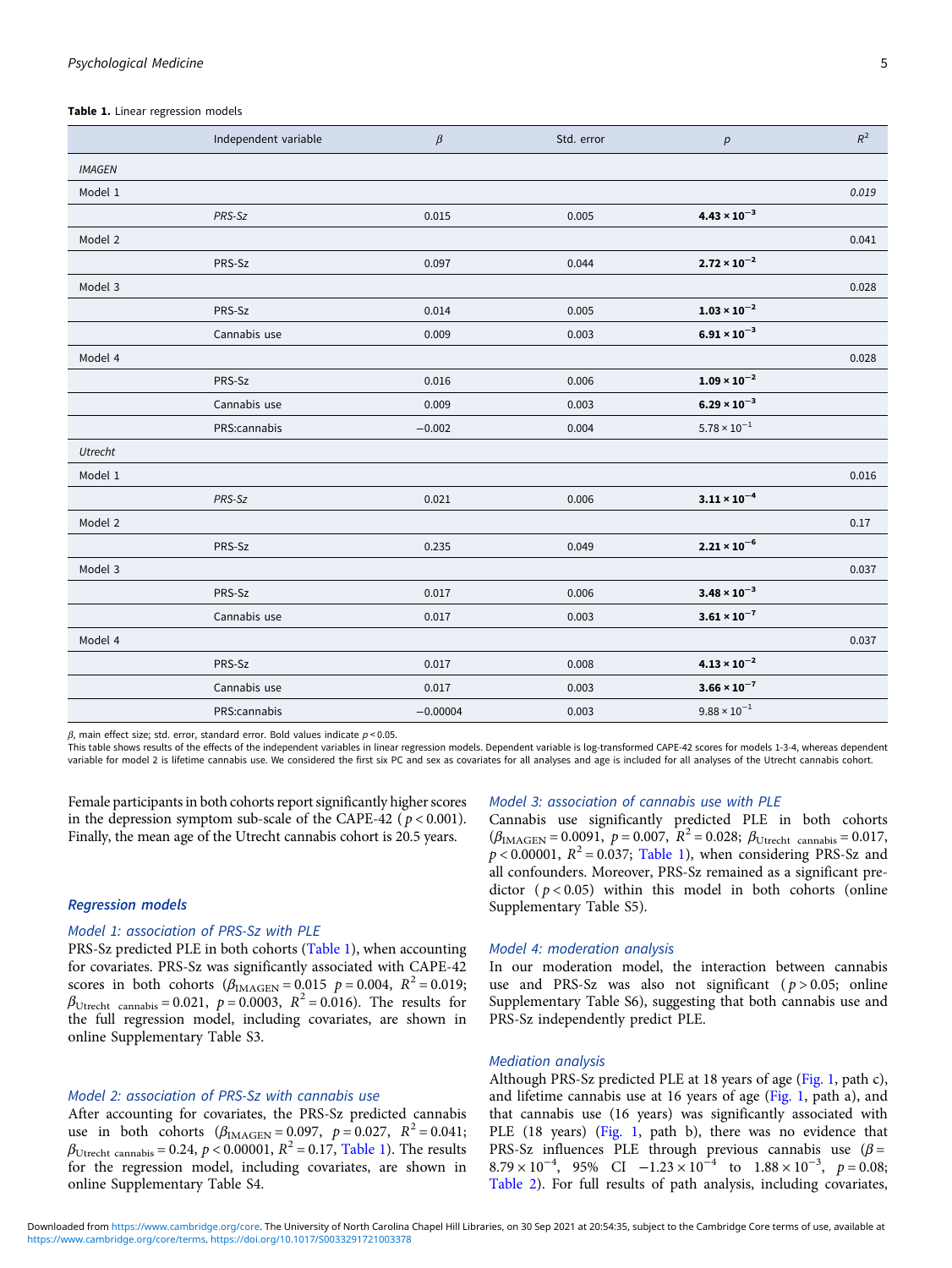<span id="page-5-0"></span>

Fig. 1. Results of mediation analysis. Independent variable = polygenic risk score for schizophrenia (PRS-Sz), dependent variable = log Total of CAPE-42 (CAPE), Mediator = cannabis use. Although the effects of each path (a, b and c) are significant, the indirect path of PRS-Sz on PLEs as measured by the CAPE-42 questionnaire through cannabis use was not significant ( $p > 0.05$ ). The total effect was significant. The estimate is shown between arrows, with  $*$  signifying statistical significance.  $* p < 0.05$ ,  $* p < 0.01$ .

see online Supplementary Table S7. Taken together, these results suggest that both cannabis use and PRS-Sz independently predict PLE.

# Moreover, PRS-Sz significantly predicted cannabis use (model 2), after inclusion of PRS-Can into the regression ( $\beta$  = 0.095,  $p$  = 0.03, online Supplementary Table S11).

## Secondary analysis

The relationship PRS-Sz, cannabis use and the different subdomains in the CAPE-42 questionnaire was studied. In the IMAGEN cohort ([Table 3;](#page-6-0) online Supplementary Table S8), PRS-Sz was significantly associated with the depression subscale  $(\beta_{\text{IMAGEN}} = 0.018, p = 0.01)$  and positive subscale  $(\beta_{\text{IMAGEN}} =$ 0.011,  $p = 0.02$ ). Moreover, cannabis use was predictive of the depressive subscale ( $\beta_{\text{IMAGEN}} = 0.01$ ,  $p = 0.02$ ) and negative symptoms subscale ( $\beta_{\text{IMAGEN}}$  = 0.013, p = 0.003). Path analysis was also performed, for the IMAGEN cohort, to detect mediation effects of cannabis onto the different subscales, but it was not significant  $(p < 0.05$ ; online Supplementary Table S10). On the contrary, in the Utrecht cannabis cohort, cannabis use was significantly associated with all three sub-domains ( $p < 0.005$ , [Table 3](#page-6-0), online Supplementary Table S9), whereas PRS-Sz was significantly associated with the depressive and negative subscales ( $p < 0.005$ ; online Supplementary Table S9)

### Sensitivity analysis

In the IMAGEN cohort, the three significant linear models (models 1–3) were reassessed considering PRS-Can as a potential confounder. The lifetime cannabis use PRS (PRS-Can) did not predict cannabis use measures at 16 years of age, or CAPE scores at 18 years of age ( $p > 0.5$ ). After including PRS-Cannabis a covariable in model 3, both PRS-Sz and cannabis use remained significant ( $\beta_{\text{PRS-Sz}} = 0.014$ ,  $p = 0.01$ ,  $\beta_{\text{Camabis Use}} = 0.009$ ,  $p = 0.008$ ).

# **Discussion**

In this study, we examine whether polygenic risk for schizophrenia predicts cannabis use, and higher levels of PLEs, in two independent European ancestry cohorts. Furthermore, we explore potential hypotheses through mediation and moderation analyses. Our results demonstrate that cannabis use can be reliably predicted by PRS-Sz, strengthening the existing literature (Carey et al., [2016](#page-8-0); Hartz et al., [2017;](#page-9-0) Hiemstra et al., [2018](#page-9-0); Jones et al., [2020\)](#page-9-0). The evidence of association between PRS-Sz and cannabis use in the IMAGEN cohort has previously demonstrated by French et al., that cannabis use at 14 years of age interacted with PRS-Sz in decreasing cortical thickness from 14.5 to 18.5 years old (French et al., [2015\)](#page-8-0). Here, we extend these findings by showing that the PRS-Sz predicts PLE. This too is in line with other study, using a variety in PLE assessments in various subdomains (Jones et al., [2016;](#page-9-0) Jones et al., [2018b](#page-9-0); Pain et al., [2018;](#page-9-0) Taylor et al., [2019\)](#page-10-0). The current study confirms that PRS-Sz and cannabis use are linked to risk for PLEs overall and in the depressive and domains in both samples.

Considering the abundance of observational evidence showing temporal precedence of cannabis use in risk for psychosis, a reasonable alternative to a causal hypothesis is the proposal that cannabis use and PLE are explained through common genetic risk. However, our findings do not confirm this explanation, despite showing that PRS-Sz is correlated with both PLE and cannabis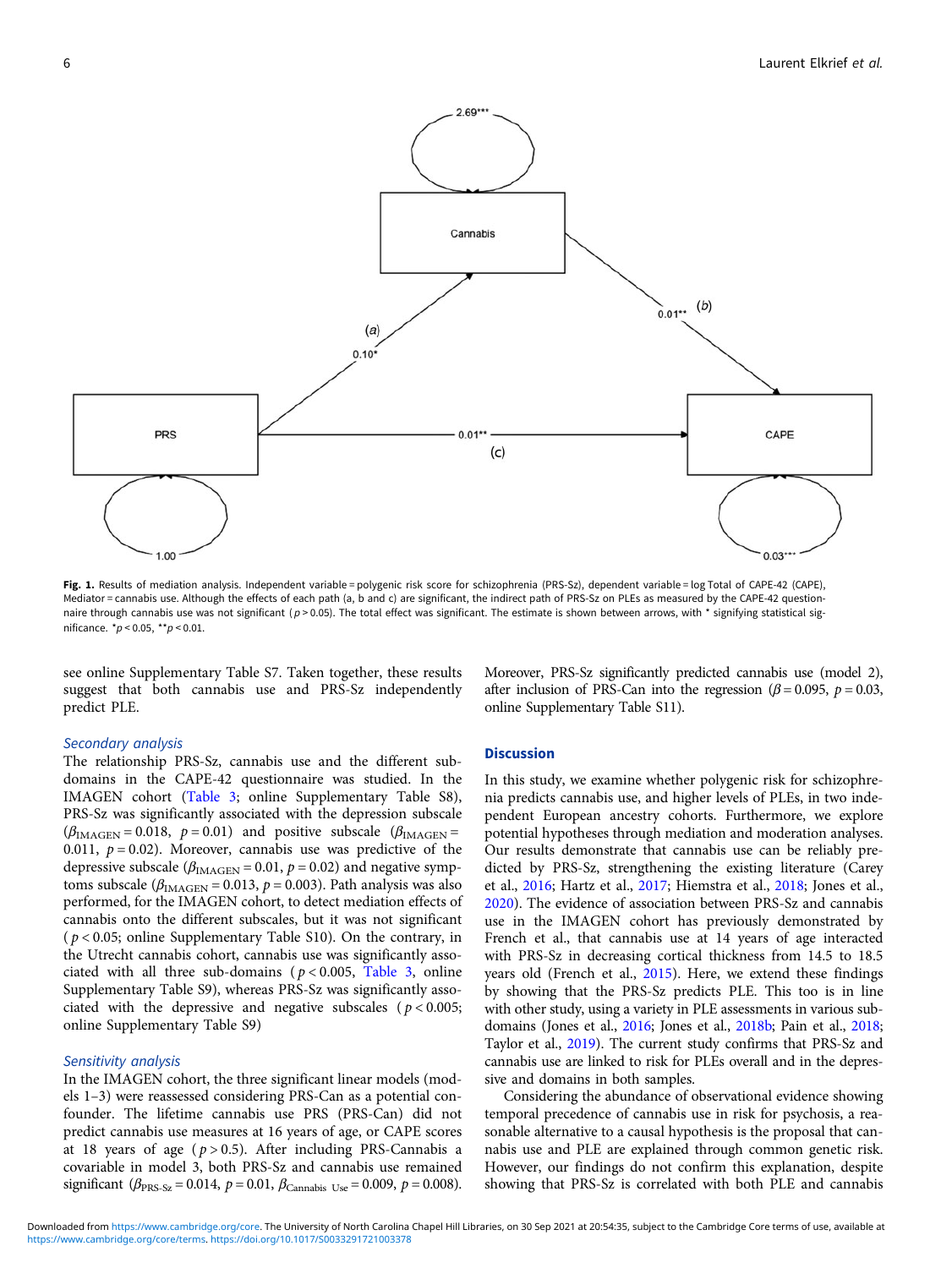### <span id="page-6-0"></span>Table 2. Mediation path analysis

| Dependent variable       | Independent variable | Label              | $\beta$ | S.E.  | Z     | $p$ value | CI, lower | CI, upper |
|--------------------------|----------------------|--------------------|---------|-------|-------|-----------|-----------|-----------|
| CAPE                     |                      |                    |         |       |       |           |           |           |
|                          | <b>PRS</b>           | $\mathsf{C}$       | 0.014   | 0.005 | 2.698 | 0.007     | 0.004     | 0.024     |
|                          | Cannabis             | b                  | 0.009   | 0.003 | 2.721 | 0.007     | 0.003     | 0.016     |
| Cannabis                 |                      |                    |         |       |       |           |           |           |
|                          | <b>PRS</b>           | a                  | 0.097   | 0.044 | 2.217 | 0.027     | 0.011     | 0.182     |
| Pathway effects          |                      |                    |         |       |       |           |           |           |
| Cannabis indirect effect |                      | $a \times b$       | 0.001   | 0.001 | 1.719 | 0.086     | 0.000     | 0.002     |
| Total effect             |                      | $c + (a \times b)$ | 0.015   | 0.005 | 2.865 | 0.004     | 0.005     | 0.025     |

 $β$ , main effect size; s.ε., standard error. Bold values indicate  $p < 0.05$ .

We report the results of the path analysis examining the link between PRS-Sz and PLE, and whether there is a significant indirect effect (mediation) through cannabis use. Here, we report, estimates (β), s.ε., z statistics and p value. We considered the first six PC and sex as covariates for all analyses. CIs are calculated adjusted bootstrap percentile method (BCa) based on 5000 bootstrap samples.

#### Table 3. Predictive value of PRS-Sz and cannabis use on CAPE-42 subscales

|                      | Independent variable | $\beta$ | Std. error | p                                  | $R^2$ |
|----------------------|----------------------|---------|------------|------------------------------------|-------|
| <b>IMAGEN</b>        |                      |         |            |                                    |       |
| Depressive sub-scale |                      |         |            |                                    | 0.065 |
|                      | PRS-Sz               | 0.018   | 0.007      | $1.12 \times 10^{-2}$              |       |
|                      | Cannabis use         | 0.010   | 0.004      | $2.47 \times 10^{-2}$              |       |
| Negative sub-scale   |                      |         |            |                                    | 0.020 |
|                      | PRS-Sz               | 0.014   | 0.007      | $5.28 \times 10^{-2}$              |       |
|                      | Cannabis use         | 0.013   | 0.005      | $3.84 \times 10^{-3}$              |       |
| Positive sub-scale   |                      |         |            |                                    | 0.021 |
|                      | PRS-Sz               | 0.011   | 0.005      | $2.76 \times 10^{-2}$              |       |
|                      | Cannabis use         | 0.004   | 0.003      | $1.68 \times 10^{-1}$              |       |
| Utrecht              |                      |         |            |                                    |       |
| Depressive sub-scale |                      |         |            |                                    | 0.065 |
|                      | PRS-Sz               | 0.022   | 0.007      | $1.10 \times 10^{-3}$              |       |
|                      | Cannabis use         | 0.010   | 0.004      | $7.17 \times 10^{-3}$              |       |
| Negative sub-scale   |                      |         |            |                                    | 0.033 |
|                      | PRS-Sz               | 0.023   | 0.007      | $\boldsymbol{1.85 \times 10^{-3}}$ |       |
|                      | Cannabis use         | 0.019   | 0.004      | $7.17 \times 10^{-6}$              |       |
| Positive sub-scale   |                      |         |            |                                    | 0.039 |
|                      | PRS-Sz               | 0.011   | 0.006      | $5.88\times10^{-2}$                |       |
|                      | Cannabis use         | 0.017   | 0.003      | $9.24 \times 10^{-8}$              |       |

 $β$ , main effect size; std. error, standard error. Bold values indicate  $p < 0.05$ .

This table shows results of the effects of the independent variables in linear regression models on the various sub-scales of the CAPE-42. Dependent variable is log-transformed CAPE-42 scores for each subscale. We considered the first six PC and sex as covariates for all analyses and age is included for all analyses of the Utrecht cannabis cohort.

outcomes in both cohorts. This is in line with recent study that reported that various classes of cannabis use were associated with increased risk for psychotic experiences, even after adjusting for family history of schizophrenia (Jones et al., [2018a\)](#page-9-0) and other study adjusting for PRS-Sz (Jones et al., [2020\)](#page-9-0). To our knowledge, this is the first study to examine if cannabis use mediates the relationship between PRS-Sz and PLE. Through our longitudinal design, our analyses did not find any evidence to support

mediation nor moderation hypotheses that explain the relationship between lifetime cannabis use and PLE. Consequently, these null findings suggest that despite the common genetic vulnerability of psychotic experiences, cannabis use and schizophrenia (Barkhuizen, Pain, Dudbridge, & Ronald, [2020](#page-8-0); Pasman et al., [2018](#page-9-0)), both PRS-Sz and cannabis use independently increase one's risk for PLE, leaving room for alternative explanations of the cannabis–psychosis relationship.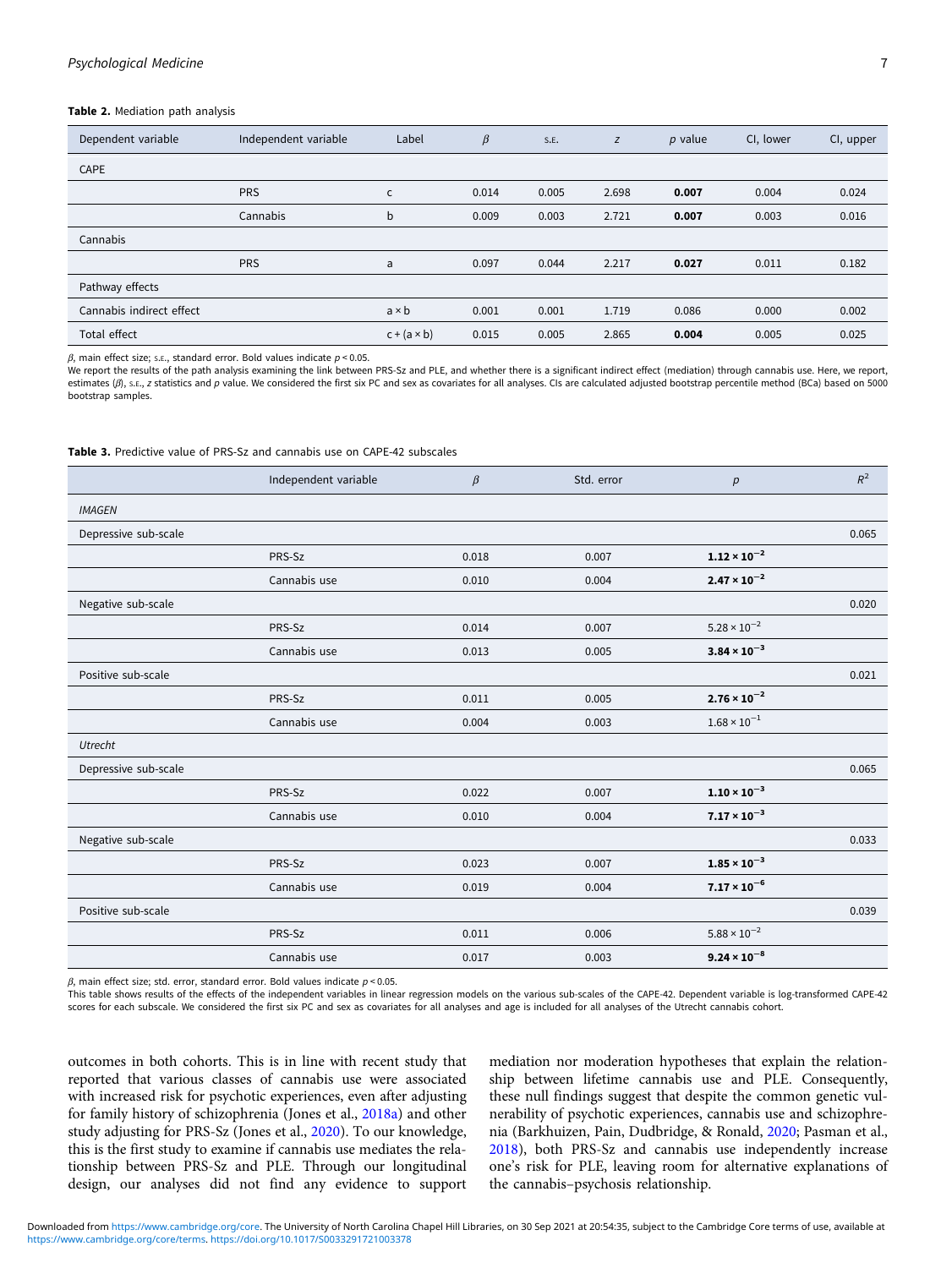Two recent studies employed MR technique to investigate causal links between cannabis use and schizophrenia (Gage et al., [2017;](#page-8-0) Vaucher et al., [2018](#page-10-0)). In both of these studies, there was weak evidence to support the causal hypothesis in the direction schizophrenia to cannabis use, while the reverse relationship was strong (Gage et al., [2017;](#page-8-0) Vaucher et al., [2018\)](#page-10-0). Although these studies are limited by the power of the respective GWASs used, recent study has called into question causal inferences made in MR studies of complex traits (O'Connor & Price, [2018\)](#page-9-0), and suggest the use of a latent causal variable (LCV) instead. In LCV models, genetic correlation between 'two traits is mediated by a latent variable which has a causal effect on each trait' (O'Connor & Price, [2018\)](#page-9-0). Accordingly, a recent study examined the causal link between schizophrenia and lifetime cannabis use employing LCV and found no evidence for a causal genetic link between the two (Jang et al., [2020](#page-9-0)). Taken together, these reports do not preclude the possibility of a causal mechanism linking cannabis use to psychosis. Instead, they – along with the results presented above – suggest that psychosis or psychosis risk, and cannabis use may be linked through another environmental mediator rather than being linked through a common genetic predisposition.

The findings of the current study suggest that the variance in cannabis use that is most linked to PLEs is that which is not accounted for by PRS-Sz. This is interesting and suggests that future studies could focus on environmental factors influencing cannabis behaviours, such as the type of cannabis used, or available in a given population, the effects of advertisements endorsed by the cannabis industry, differing legalisation frameworks, and cannabis potency, when attempting to understand the link between cannabis and psychosis.

In secondary analysis of the current study, PRS-Sz was associated with depressive and positive sub-domains of the CAPE-42 in the IMAGEN cohort, whereas in the older Utrecht cannabis cohort, PRS-Sz was associated with depressive and negative sub-domains, with results trending towards significance for the positive sub-domain ( $p = 0.058$ ). Some previous reports found no association between PLE-Sz and positive symptoms in adolescent populations (Jones et al., [2016](#page-9-0), [2018b;](#page-9-0) Zammit et al., [2014\)](#page-10-0). Nevertheless, one study has reported an association between PRS-Sz and positive PLE symptoms in their adolescent cohort (Pain et al., [2018](#page-9-0)), however, only when considering nonzero responders, i.e. those who have already manifested positive symptoms. Some have argued that the previously reported associations between PLE-Sz and the positive symptom domain in young adult populations can be explained by the fact that the genetic overlap between positive and negative psychotic experiences and schizophrenia might be stronger in adulthood than in adolescence (Barkhuizen et al., [2020\)](#page-8-0). As previously suggested by Jones et al. [\(2016](#page-9-0)), this would imply that genetic risk for schizophrenia is in fact associated with positive PLE, but that this risk may be expressed in young adulthood rather than adolescence. Our results seem to be in line with this interpretation, considering that PLE in the IMAGEN cohort are reported at 18, i.e. the beginning of young adulthood. On the contrary, other environmental risk factors – such as cannabis use – may be what cause these same positive symptoms in adolescents.

# Limitations

Although the findings of this study are consistent with previous independent studies, this study is not without limitations and

results should be interpreted accordingly. First, PRSs can only explain small portions of the variances of the phenotypes they study (Murray et al., [2021](#page-9-0)). In this study, PRS-Sz explained up to 17% of the variance of cannabis use and 1.9% of variance of PLE, when accounting for confounders. PRS also only incorporates data from common genetic variants; as such a significant portion of the genetic effects may not be captured through the PRS, such as the effects of rare variants and copy number variants, which also may play a role in the pathogenesis of schizophrenia (Malhotra & Sebat, [2012\)](#page-9-0). Although a thorough imputation procedure was implemented to deal with missing data (Karahalios, Baglietto, Carlin, English, & Simpson, [2012](#page-9-0)), the IMAGEN dataset had several missing data points, which could bias our results. Next, considering the self-report nature of our phenotypic measures, our results may be at risk for measurement error, due to underreporting of symptoms, leading to weakened power. Moreover, we use the PRS-Sz – which was built to predict outcomes of clinical schizophrenia in adults – to predict PLEs in adolescent and young adult populations. Although the PRS-Sz has been used to reliably predict PLEs (Jones et al., [2016,](#page-9-0) [2018b;](#page-9-0) Pain et al., [2018](#page-9-0); Taylor et al., [2019\)](#page-10-0), the most discriminant SNPs for PLE may have not been captured by our PRS. However, considering the genetic overlap between schizophrenia and PLE (Barkhuizen et al., [2020\)](#page-8-0), our significant result remains informative. Although our results consistently show that PRS-Sz is associated with lifetime cannabis use, we cannot make any conclusions about the effects of recent or current cannabis use. This is an important limitation considering the recent literature which demonstrates that current cannabis use is significantly associated with psychotic experiences in the general population, but that lifetime cannabis use is not (Quattrone et al., [2020](#page-9-0)). Moreover, our lifetime cannabis measure cannot account for potency or dose effects. This is an important consideration, as previous meta-analysis has shown heavy cannabis use with high tetrahydrocannabinol (THC) content poses a particular risk for psychosis (Marconi et al., [2016](#page-9-0)). Thus, future studies could consider current use, and dose–response, when examining mediating and moderating effects of cannabis on the PRS-Sz–psychotic experience association.

### Conclusion

In conclusion, although the current study could not confirm a mediated pathway between schizophrenia risk and PLE through cannabis use, the results contribute to the literature by showing the positive relationship between cannabis and future psychoticlike symptoms, while controlling for genetic vulnerability. Although we do not confirm any causal hypotheses, this result is important because, while cannabis producers would like to claim that cannabis use is only contra-indicated for individuals with a personal or family history of psychosis, the current findings suggest that cannabis use remains a risk factor for PLEs, over and above known genetic vulnerability for schizophrenia. Moreover, there was no evidence that genetically vulnerable individuals were more susceptible to the psychosis-related outcomes of adolescent onset cannabis use. As suggested by other authors (Jones et al., [2016\)](#page-9-0), identifying a causal mechanism in the pathway from cannabis use to psychosis is extremely important for the development of targeted preventative interventions aimed at reducing cannabis use and/or schizophrenia risk.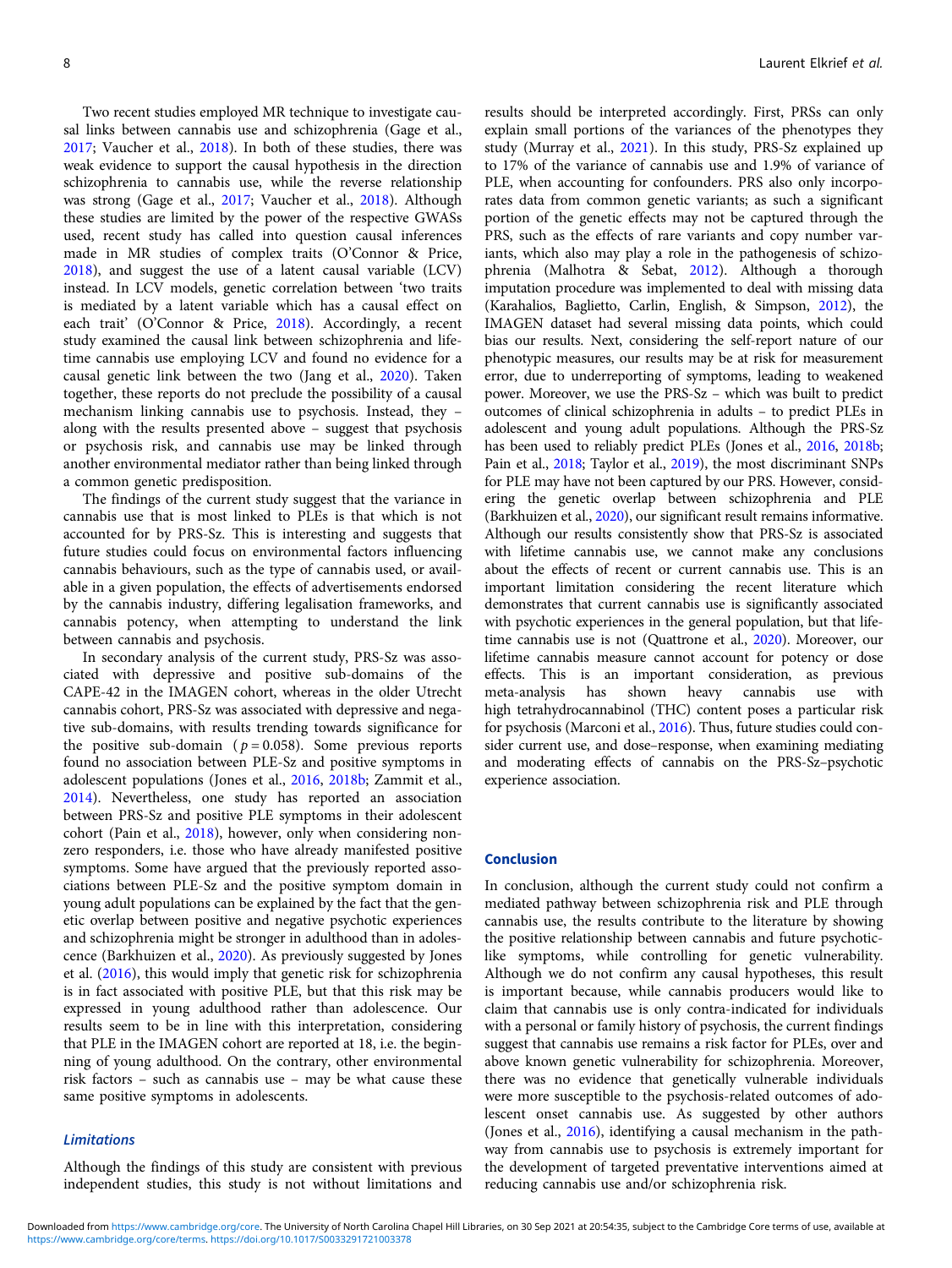<span id="page-8-0"></span>Supplementary material. The supplementary material for this article can be found at <https://doi.org/10.1017/S0033291721003378>

Acknowledgements. We thank all of the participants of both IMAGEN and Utrecht cannabis cohort studies. We thank the investigators of the Utrecht cannabis cohort for making data available.

Financial support. Dr Conrod is supported by a Tier 1 Canada Research Chair and this research was supported by a CIHR catalyst grant FRN155406 and the Canadian Cannabis and Psychosis Research Team Grant (CIHR FRN CA7170130) and National Institute on Drug Abuse, Grant/Award Numbeer: 1R01DA047119-01. This study received support from the following sources: the European Union-funded FP6 Integrated Project IMAGEN (Reinforcementrelated behaviour in normal brain function and psychopathology) (LSHM-CT-2007-037286), the Horizon 2020 funded ERC Advanced Grant 'STRATIFY' (Brain network-based stratification of reinforcement-related disorders) (695313), ERANID (Understanding the Interplay between Cultural, Biological and Subjective Factors in Drug Use Pathways) (PR-ST-0416-10004), BRIDGET (JPND: BRain Imaging, cognition Dementia and next generation GEnomics) (MR/N027558/1), Human Brain Project (HBP SGA 2, 785907), the FP7 project MATRICS (603016), the Medical Research Council Grant 'c-VEDA' (Consortium on Vulnerability to Externalising Disorders and Addictions) (MR/ N000390/1), the National Institute for Health Research (NIHR) Biomedical Research Centre at South London and Maudsley NHS Foundation Trust and King's College London, the Bundesministeriumfür Bildung und Forschung (BMBF grants 01GS08152; 01EV0711; Forschungsnetz AERIAL 01EE1406A, 01EE1406B), the Deutsche Forschungsgemeinschaft (DFG grants SM 80/7-2, SFB 940/2), the Medical Research Foundation and Medical Research Council (grants MR/R00465X/1 and MR/S020306/1), the National Institutes of Health (NIH) funded ENIGMA (grants 5U54EB020403-05 and 1R56AG058854-01). Further support was provided by grants from: ANR (project AF12-NEUR0008-01 – WM2NA and ANR-12-SAMA-0004), the Eranet Neuron (ANR-18-NEUR00002-01), the Fondation de France (00081242), the Fondation pour la Recherche Médicale (DPA20140629802), the Mission Interministérielle de Lutte-contre-les-Drogues-et-les-Conduites-Addictives (MILDECA), the Assistance-Publique-Hôpitaux-de-Paris and INSERM (interface grant), Paris Sud University IDEX 2012, the fondation de l'Avenir (grant AP-RM-17-013); the National Institutes of Health, Science Foundation Ireland (16/ERCD/3797), USA (Axon, Testosterone and Mental Health during Adolescence; RO1 MH085772-01A1) and by NIH Consortium grant U54 EB020403, supported by a cross-NIH alliance that funds Big Data to Knowledge Centres of Excellence. Funding for the Utrecht cannabis cohort was provided by NWO, the Dutch council for scientific research (ZonMW TOP grant no. 91207039).

Conflict of interest. Dr Banaschewski served in an advisory or consultancy role for Lundbeck, Medice, Neurim Pharmaceuticals, Oberberg GmbH, Shire. He received conference support or speaker's fee by Lilly, Medice, Novartis and Shire. He has been involved in clinical trials conducted by Shire and Viforpharma. He received royalties from Hogrefe, Kohlhammer, CIP Medien and Oxford University Press. The current work is unrelated to the above grants and relationships.

### References

- R Core Team (2020) R: A language and environment for statistical computing. Vienna, Austria: R Foundation for Statistical Computing. [https://www.R](https://www.R-project.org/)[project.org/](https://www.R-project.org/).
- Barkhuizen, W., Pain, O., Dudbridge, F., & Ronald, A. (2020). Genetic overlap between psychotic experiences in the community across age and with psychiatric disorders. Translational Psychiatry, 10(1), 1-12. [https://doi.org/10.](https://doi.org/10.1038/s41398-020-0765-2.) [1038/s41398-020-0765-2.](https://doi.org/10.1038/s41398-020-0765-2.)
- Boks, M. P., He, Y., Schubart, C. D., van Gastel, W., Elkrief, L., Huguet, G., … de Witte, L. D. (2020). Cannabinoids and psychotic symptoms: A potential role for a genetic variant in the P2X purinoceptor 7 (P2RX7) gene. Brain, Behavior, and Immunity, 88, 573–581. <https://doi.org/10.1016/j.bbi.2020.04.051.>
- Boks, M. P. M., Schipper, M., Schubart, C. D., Sommer, I. E., Kahn, R. S., & Ophoff, R. A. (2007). Investigating gene–environment interaction in

complex diseases: Increasing power by selective sampling for environmental exposure. International Journal of Epidemiology, 36(6), 1363–1369. [https://](https://doi.org/10.1093/ije/dym215.) [doi.org/10.1093/ije/dym215.](https://doi.org/10.1093/ije/dym215.)

- Bourque, J., Afzali, M. H., & Conrod, P. J. (2018). Association of cannabis use with adolescent psychotic symptoms. JAMA Psychiatry, 75(8), 864–866. <https://doi.org/10.1001/jamapsychiatry.2018.1330.>
- Browning, B. L., & Browning, S. R. (2009). A Unified Approach to Genotype Imputation and Haplotype-Phase Inference for Large Data Sets of Trios and Unrelated Individuals. American Journal of Human Genetics, 84(2), 210– 223. <https://doi.org/10.1016/j.ajhg.2009.01.005>.
- Cardno, A. G., Marshall, E. J., Coid, B., Macdonald, A. M., Ribchester, T. R., Davies, N. J., … Murray, R. M. (1999). Heritability estimates for psychotic disorders: The Maudsley twin psychosis series. Archives of General Psychiatry, 56(2), 162–168. <https://doi.org/10.1001/archpsyc.56.2.162.>
- Carey, C. E., Agrawal, A., Bucholz, K. K., Hartz, S. M., Lynskey, M. T., Nelson, E. C., … Bogdan, R. (2016). Associations between polygenic risk for psychiatric disorders and substance involvement. Frontiers in Genetics, 7, 149. <https://doi.org/10.3389/fgene.2016.00149>.
- Choi, S. W., Mak, T. S.-H., & O'Reilly, P. F. (2020). Tutorial: A guide to performing polygenic risk score analyses. Nature Protocols, 15(9), 2759–2772. <https://doi.org/10.1038/s41596-020-0353-1.>
- Derks, E. M., Vorstman, J. A. S., Ripke, S., Kahn, R. S., Consortium, T. S. P. G., & Ophoff, R. A. (2012). Investigation of the genetic association between quantitative measures of psychosis and schizophrenia: A polygenic risk score analysis. PLoS ONE, 7(6), e37852. [https://doi.org/10.1371/journal.](https://doi.org/10.1371/journal.pone.0037852.) [pone.0037852.](https://doi.org/10.1371/journal.pone.0037852.)
- D'Souza, D. C., Perry, E., MacDougall, L., Ammerman, Y., Cooper, T., Wu, Y., … Krystal, J. H. (2004). The psychotomimetic effects of intravenous Delta-9-tetrahydrocannabinol in healthy individuals: Implications for psychosis. Neuropsychopharmacology, 29(8), 1558–1572. [https://doi.org/10.](https://doi.org/10.1038/sj.npp.1300496.) [1038/sj.npp.1300496.](https://doi.org/10.1038/sj.npp.1300496.)
- Forti, M. D., Morgan, C., Selten, J.-P., Lynskey, M., & Murray, R. M. (2019). High-potency cannabis and incident psychosis: Correcting the causal assumption – Authors' reply. The Lancet Psychiatry, 6(6), 466–467. [https://doi.org/10.1016/S2215-0366\(19\)30176-2.](https://doi.org/10.1016/S2215-0366(19)30176-2.)
- French, L., Gray, C., Leonard, G., Perron, M., Pike, G. B., Richer, L., … Paus, T. (2015). Early Cannabis use, polygenic risk score for schizophrenia and brain maturation in adolescence. JAMA Psychiatry, 72(10), 1002-1011. [https://](https://doi.org/10.1001/jamapsychiatry.2015.1131.) [doi.org/10.1001/jamapsychiatry.2015.1131.](https://doi.org/10.1001/jamapsychiatry.2015.1131.)
- Fusar-Poli, P. (2017). The Clinical High-Risk State for Psychosis (CHR-P), version II. Schizophrenia Bulletin, 43(1), 44-47. [https://doi.org/10.1093/schbul/](https://doi.org/10.1093/schbul/sbw158.) [sbw158.](https://doi.org/10.1093/schbul/sbw158.)
- Gage, S. H., Jones, H. J., Burgess, S., Bowden, J., Smith, G. D., Zammit, S., & Munafò, M. R. (2017). Assessing causality in associations between cannabis use and schizophrenia risk: A two-sample Mendelian randomization study. Psychological Medicine, 47(5), 971–980. [https://doi.org/10.1017/](https://doi.org/10.1017/S0033291716003172.) [S0033291716003172.](https://doi.org/10.1017/S0033291716003172.)
- Galvez-Buccollini, J. A., Proal, A. C., Tomaselli, V., Trachtenberg, M., Coconcea, C., Chun, J., … Delisi, L. E. (2012). Association between age at onset of psychosis and age at onset of cannabis use in non-affective psychosis. Schizophrenia Research, 139(1–3), 157–160. [https://doi.org/10.1016/j.](https://doi.org/10.1016/j.schres.2012.06.007.) [schres.2012.06.007.](https://doi.org/10.1016/j.schres.2012.06.007.)
- Ge, T., Chen, C.-Y., Ni, Y., Feng, Y.-C. A., & Smoller, J. W. (2019). Polygenic prediction via Bayesian regression and continuous shrinkage priors. Nature Communications, 10(1), 1776. [https://doi.org/10.1038/s41467-019-09718-5.](https://doi.org/10.1038/s41467-019-09718-5)
- Gillespie, N. A., & Kendler, K. S. (2021). Use of genetically informed methods to clarify the nature of the association between cannabis use and risk for schizophrenia. JAMA Psychiatry, 78(5), 467–468. [https://doi.org/10.1001/](https://doi.org/10.1001/jamapsychiatry.2020.3564) [jamapsychiatry.2020.3564.](https://doi.org/10.1001/jamapsychiatry.2020.3564)
- Giordano, G. N., Ohlsson, H., Sundquist, K., Sundquist, J., & Kendler, K. S. (2015). The association between cannabis abuse and subsequent schizophrenia: A Swedish national co-relative control study. Psychological Medicine, 45(2), 407–414. <https://doi.org/10.1017/S0033291714001524.>
- Guloksuz, S., Pries, L.-K., Delespaul, P., Kenis, G., Luykx, J. J., Lin, B. D., … van Os, J. (2019). Examining the independent and joint effects of molecular genetic liability and environmental exposures in schizophrenia: Results from the EUGEI study. World Psychiatry, 18(2), 173-182. [https://doi.org/](https://doi.org/10.1002/wps.20629.) [10.1002/wps.20629.](https://doi.org/10.1002/wps.20629.)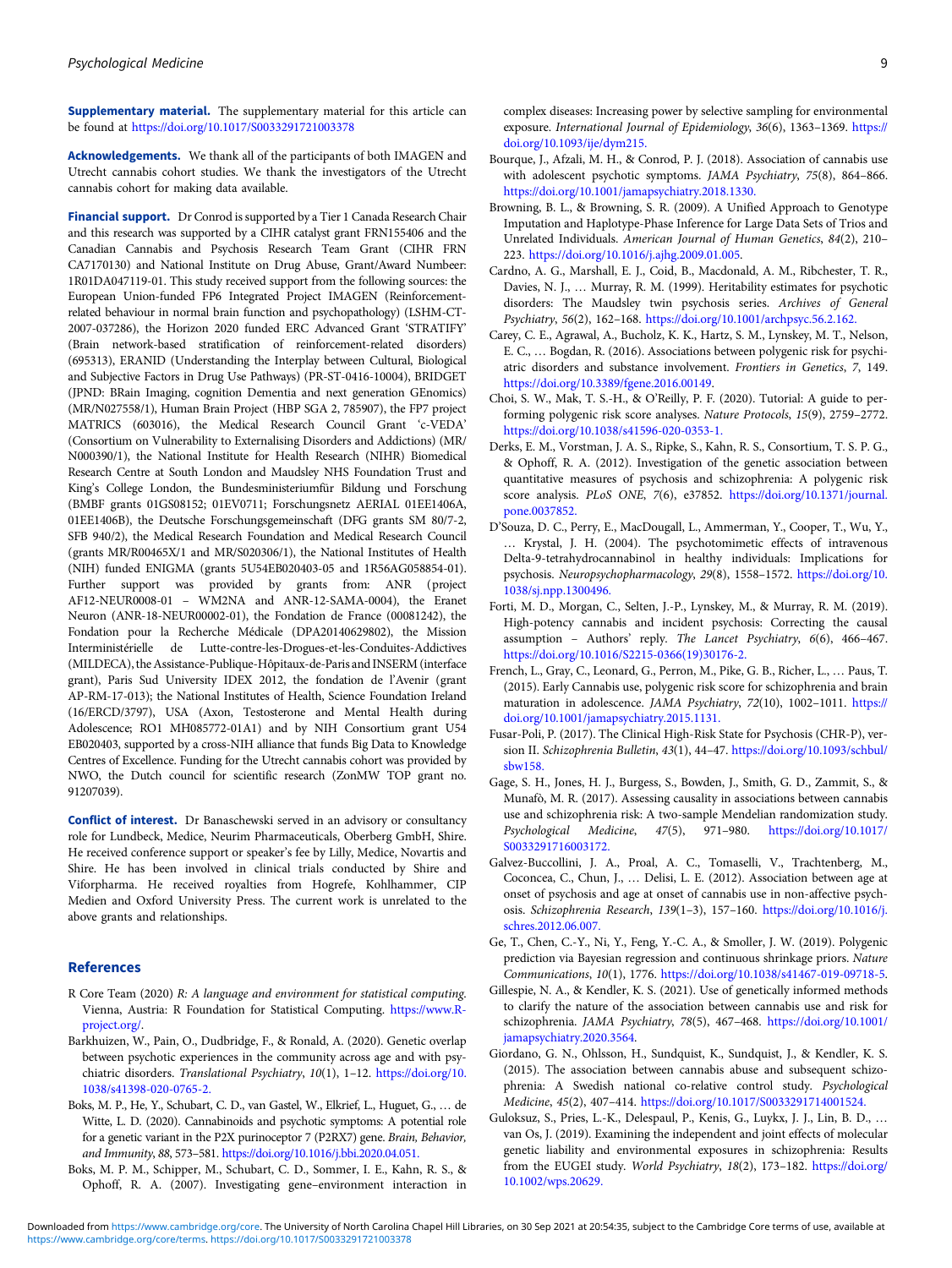- <span id="page-9-0"></span>Hartz, S. M., Horton, A. C., Oehlert, M., Carey, C. E., Agrawal, A., Bogdan, R., … Bierut, L. J. (2017). Association between substance use disorder and polygenic liability to schizophrenia. Biological Psychiatry, 82(10), 709– 715. <https://doi.org/10.1016/j.biopsych.2017.04.020.>
- Healy, C., Brannigan, R., Dooley, N., Coughlan, H., Clarke, M., Kelleher, I., &Cannon, M. (2019). Childhood and adolescent psychotic experiences and risk of mental disorder: A systematic review and meta-analysis. Psychological Medicine, 49(10), 1589–1599. [https://doi.org/10.1017/](https://doi.org/10.1017/S0033291719000485) [S0033291719000485.](https://doi.org/10.1017/S0033291719000485)
- Hibell, B., Andersson, B., Bjarnason, T., Ahlström, S., Balakireva, O., Kokkevi, A., & Morgan, M. (2004). The ESPAD Report 2003. [https://www.julkari.fi/](https://www.julkari.fi/handle/10024/104131.) [handle/10024/104131.](https://www.julkari.fi/handle/10024/104131.)
- Hibell, B., Andersson, B., Bjarnason, T., Kokkevi, A., Morgan, M., Narusk, A., & Ahlström, S. (1997). The 1995 ESPAD report. Alcohol and other drug use among students in 26 European countries. [https://www.julkari.fi/handle/](https://www.julkari.fi/handle/10024/103942.) [10024/103942.](https://www.julkari.fi/handle/10024/103942.)
- Hiemstra, M., Nelemans, S. A., Branje, S., van Eijk, K. R., Hottenga, J.-J., Vinkers, C. H., … Boks, M. P. (2018). Genetic vulnerability to schizophrenia is associated with cannabis use patterns during adolescence. Drug and Alcohol Dependence, 190, 143–150. [https://doi.org/10.1016/j.drugalcdep.](https://doi.org/10.1016/j.drugalcdep.2018.05.024.) [2018.05.024.](https://doi.org/10.1016/j.drugalcdep.2018.05.024.)
- Hjorthøj, C., Uddin, M. J., Wimberley, T., Dalsgaard, S., Hougaard, D. M., Børglum, A., … Nordentoft, M. (2021). No evidence of associations between genetic liability for schizophrenia and development of cannabis use disorder. Psychological Medicine, 51(3), 479–484. [https://doi.org/10.](https://doi.org/10.1017/S0033291719003362) [1017/S0033291719003362](https://doi.org/10.1017/S0033291719003362).
- Jang, S.-K., Saunders, G., Liu, M., 23andMe Research Team, Jiang, Y., Liu, D. J., & Vrieze, S. (2020). Genetic correlation, pleiotropy, and causal associations between substance use and psychiatric disorder. Psychological Medicine, 1– 11. <https://doi.org/10.1017/S003329172000272X.>
- Johnson, E. C., Demontis, D., Thorgeirsson, T. E., Walters, R. K., Polimanti, R., Hatoum, A. S., … Agrawal, A. (2020). A large-scale genome-wide association study meta-analysis of cannabis use disorder. The Lancet Psychiatry, 7(12), 1032–1045. [https://doi.org/10.1016/S2215-0366\(20\)30339-4](https://doi.org/10.1016/S2215-0366(20)30339-4).
- Jones, H. J., Gage, S. H., Heron, J., Hickman, M., Lewis, G., Munafò, M. R., & Zammit, S. (2018a). Association of combined patterns of tobacco and cannabis use in adolescence with psychotic experiences. JAMA Psychiatry, 75 (3), 240–246. <https://doi.org/10.1001/jamapsychiatry.2017.4271.>
- Jones, H. J., Hammerton, G., McCloud, T., Hines, L. A., Wright, C., Gage, S. H., … Zammit, S. (2020). Examining pathways between genetic liability for schizophrenia and patterns of tobacco and cannabis use in adolescence. Psychological Medicine, 1–8. <https://doi.org/10.1017/S0033291720001798.>
- Jones, H. J., Heron, J., Hammerton, G., Stochl, J., Jones, P. B., Cannon, M., … Zammit, S. (2018b). Investigating the genetic architecture of general and specific psychopathology in adolescence. Translational Psychiatry, 8(1), 1-11. <https://doi.org/10.1038/s41398-018-0204-9.>
- Jones, H. J., Stergiakouli, E., Tansey, K. E., Hubbard, L., Heron, J., Cannon, M., … Zammit, S. (2016). Phenotypic manifestation of genetic risk for schizophrenia during adolescence in the general population. JAMA Psychiatry, 73 (3), 221–228. <https://doi.org/10.1001/jamapsychiatry.2015.3058.>
- Karahalios, A., Baglietto, L., Carlin, J. B., English, D. R., & Simpson, J. A. (2012). A review of the reporting and handling of missing data in cohort studies with repeated assessment of exposure measures. BMC Medical Research Methodology, 12(1), 96. <https://doi.org/10.1186/1471-2288-12-96.>
- Kelley, M. E., Wan, C. R., Broussard, B., Crisafio, A., Cristofaro, S., Johnson, S., … Compton, M. T. (2016). Marijuana use in the immediate 5-year premorbid period is associated with increased risk of onset of schizophrenia and related psychotic disorders. Schizophrenia Research, 171(1), 62–67. [https://](https://doi.org/10.1016/j.schres.2016.01.015.) [doi.org/10.1016/j.schres.2016.01.015.](https://doi.org/10.1016/j.schres.2016.01.015.)
- Linscott, R. J., & van Os, J. (2013). An updated and conservative systematic review and meta-analysis of epidemiological evidence on psychotic experiences in children and adults: On the pathway from proneness to persistence to dimensional expression across mental disorders. Psychological Medicine, 43(6), 1133–1149. <https://doi.org/10.1017/S0033291712001626>.
- Malhotra, D., & Sebat, J. (2012). CNVs: Harbinger of a rare variant revolution in psychiatric genetics. Cell, 148(6), 1223–1241. [https://doi.org/10.1016/j.](https://doi.org/10.1016/j.cell.2012.02.039.) [cell.2012.02.039.](https://doi.org/10.1016/j.cell.2012.02.039.)
- Manrique-Garcia, E., Zammit, S., Dalman, C., Hemmingsson, T., Andreasson, S., & Allebeck, P. (2014). Prognosis of schizophrenia in persons with and without a history of cannabis use. Psychological Medicine, 44(12), 2513– 2521. <https://doi.org/10.1017/S0033291714000191.>
- Marconi, A., Di Forti, M., Lewis, C. M., Murray, R. M., & Vassos, E. (2016). Meta-analysis of the association between the level of cannabis use and risk of psychosis. Schizophrenia Bulletin, 42(5), 1262–1269. [https://doi.](https://doi.org/10.1093/schbul/sbw003.) [org/10.1093/schbul/sbw003.](https://doi.org/10.1093/schbul/sbw003.)
- Mark, W., & Toulopoulou, T. (2016). Psychometric properties of 'community assessment of psychic experiences': Review and meta-analyses. Schizophrenia Bulletin, 42(1), 34–44. <https://doi.org/10.1093/schbul/sbv088.>
- Moore, T. H., Zammit, S., Lingford-Hughes, A., Barnes, T. R., Jones, P. B., Burke, M., & Lewis, G. (2007). Cannabis use and risk of psychotic or affective mental health outcomes: A systematic review. The Lancet, 370(9584), 319–328. [https://doi.org/10.1016/S0140-6736\(07\)61162-3.](https://doi.org/10.1016/S0140-6736(07)61162-3.)
- Murray, G. K., Lin, T., Austin, J., McGrath, J. J., Hickie, I. B., & Wray, N. R. (2021). Could polygenic risk scores be useful in psychiatry?: A review. JAMA Psychiatry, 78(2), 210–219. [https://doi.org/10.1001/jamapsychiatry.](https://doi.org/10.1001/jamapsychiatry.2020.3042) [2020.3042.](https://doi.org/10.1001/jamapsychiatry.2020.3042)
- Mustonen, A., Niemelä, S., Nordström, T., Murray, G. K., Mäki, P., Jääskeläinen, E., & Miettunen, J. (2018). Adolescent cannabis use, baseline prodromal symptoms and the risk of psychosis. The British Journal of Psychiatry, 212(4), 227–233. <https://doi.org/10.1192/bjp.2017.52.>
- O'Connor, L. J., & Price, A. L. (2018). Distinguishing genetic correlation from causation across 52 diseases and complex traits. Nature Genetics, 50(12), 1728–1734. <https://doi.org/10.1038/s41588-018-0255-0.>
- Pain, O., Dudbridge, F., Cardno, A. G., Freeman, D., Lu, Y., Lundstrom, S., … Ronald, A. (2018). Genome-wide analysis of adolescent psychotic-like experiences shows genetic overlap with psychiatric disorders. American Journal of Medical Genetics. Part B, Neuropsychiatric Genetics, 177(4), 416–425. <https://doi.org/10.1002/ajmg.b.32630.>
- Pardiñas, A. F., Holmans, P., Pocklington, A. J., Escott-Price, V., Ripke, S., Carrera, N., … Walters, J. T. R. (2018). Common schizophrenia alleles are enriched in mutation-intolerant genes and in regions under strong background selection. Nature Genetics, 50(3), 381–389. [https://doi.org/10.1038/](https://doi.org/10.1038/s41588-018-0059-2.) [s41588-018-0059-2.](https://doi.org/10.1038/s41588-018-0059-2.)
- Pasman, J. A., Verweij, K. J. H., Gerring, Z., Stringer, S., Sanchez-Roige, S., Treur, J. L., … Vink, J. M. (2018). GWAS of lifetime cannabis use reveals new risk loci, genetic overlap with psychiatric traits, and a causal influence of schizophrenia. Nature Neuroscience, 21(9), 1161–1170. [https://doi.org/10.](https://doi.org/10.1038/s41593-018-0206-1.) [1038/s41593-018-0206-1.](https://doi.org/10.1038/s41593-018-0206-1.)
- Quattrone, D., Ferraro, L., Tripoli, G., La Cascia, C., Quigley, H., Quattrone, A., … Di Forti, M. (2020). Daily use of high-potency cannabis is associated with more positive symptoms in first-episode psychosis patients: The EU-GEI case-control study. Psychological Medicine, 51, 1329–1337. [https://doi.org/10.1017/S0033291720000082.](https://doi.org/10.1017/S0033291720000082)
- Ragazzi, T. C. C., Shuhama, R., Menezes, P. R., & Del-Ben, C. M. (2018). Cannabis use as a risk factor for psychotic-like experiences: A systematic review of non-clinical populations evaluated with the Community Assessment of Psychic Experiences. Early Intervention in Psychiatry, 12 (6), 1013–1023. [https://doi.org/10.1111/eip.12693.](https://doi.org/10.1111/eip.12693)
- Ronald, A., Sieradzka, D., Cardno, A. G., Haworth, C. M. A., McGuire, P., & Freeman, D. (2014). Characterization of psychotic experiences in adolescence using the specific psychotic experiences questionnaire: Findings from a study of 5000 16-year-old twins. Schizophrenia Bulletin, 40(4), 868–877. <https://doi.org/10.1093/schbul/sbt106.>
- Rosseel, Y., Jorgensen, T. D., Rockwood, N., Oberski, D., Byrnes, J., Vanbrabant, L., … Du, H. (2021). lavaan: Latent Variable Analysis (0.6-9) [Computer software]. <https://CRAN.R-project.org/package=lavaan.>
- Schubart, C. D., van Gastel, W. A., Breetvelt, E. J., Beetz, S. L., Ophoff, R. A., Sommer, I. E. C., … Boks, M. P. M. (2011). Cannabis use at a young age is associated with psychotic experiences. Psychological Medicine, 41(6), 1301– 1310. <https://doi.org/10.1017/S003329171000187X.>
- Schumann, G., Loth, E., Banaschewski, T., Barbot, A., Barker, G., Büchel, C., … IMAGEN consortium. (2010). The IMAGEN study: Reinforcementrelated behaviour in normal brain function and psychopathology. Molecular Psychiatry, 15(12), 1128–1139. <https://doi.org/10.1038/mp.2010.4.>